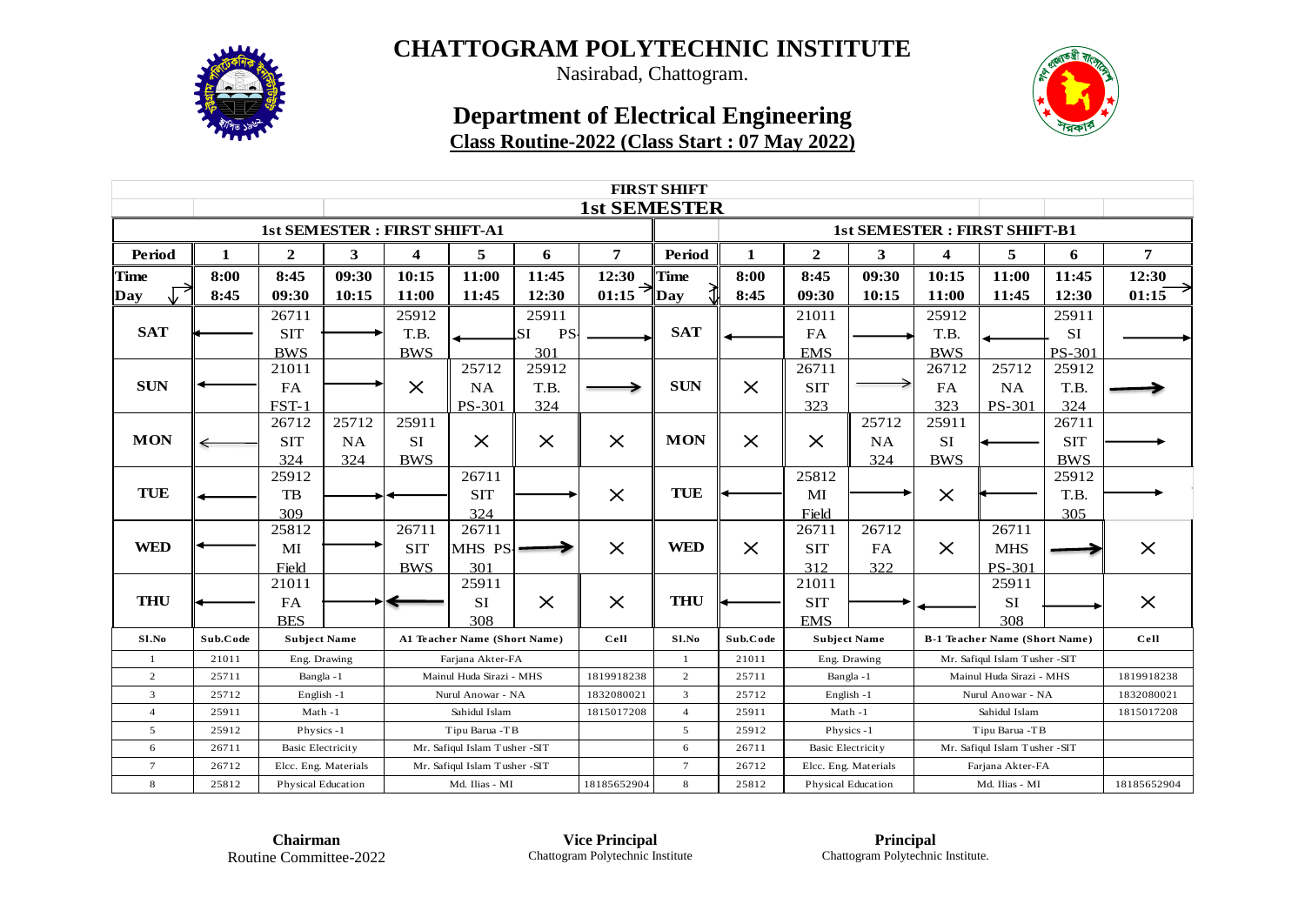

Nasirabad, Chattogram.

### **Department of Electrical Engineering Class Routine-2022 (Class Start : 07 May 2022)**



|             | <b>First SHIFT</b> |                  |                       |                         |                           |                |              |  |               |                  |                       |                          |                           |                                             |  |  |  |  |  |  |
|-------------|--------------------|------------------|-----------------------|-------------------------|---------------------------|----------------|--------------|--|---------------|------------------|-----------------------|--------------------------|---------------------------|---------------------------------------------|--|--|--|--|--|--|
|             |                    |                  |                       |                         |                           |                | 3rd SEMESTER |  |               |                  |                       |                          |                           |                                             |  |  |  |  |  |  |
|             |                    |                  | <b>FIRST SHIFT-A1</b> |                         |                           |                |              |  |               |                  | <b>FIRST SHIFT-B1</b> |                          |                           | 7<br>12:30<br>01:15<br>$\times$<br>$\times$ |  |  |  |  |  |  |
| Period      |                    | $\boldsymbol{2}$ | $\mathbf{3}$          | 4                       | 5                         | 6              | 7            |  | 1             | $\boldsymbol{2}$ | 3                     | $\overline{\mathbf{4}}$  | 5                         | 6                                           |  |  |  |  |  |  |
| <b>Time</b> | 08:00              | 08:45            | 09:30                 | 10:15                   | 11:00                     | 11:45          | 12:30        |  | 08:00         | 08:45            | 09:30                 | 10:15                    | 11:00                     | 11:45                                       |  |  |  |  |  |  |
| Day         | 08:45              | 09:30            | 10:15                 | 11:00                   | 11:45                     | 12:30          | →<br>01:15   |  | 08:45         | 09:30            | 10:15                 | 11:00                    | 11:45                     | 12:30                                       |  |  |  |  |  |  |
| <b>SAT</b>  |                    |                  |                       | 66731                   | 65811                     |                |              |  |               |                  |                       | 66732                    | 65811                     |                                             |  |  |  |  |  |  |
|             | $\times$           | $\times$         | $\times$              | <b>UB</b><br><b>BES</b> | <b>SMN</b><br><b>Audi</b> | $\times$       | $\times$     |  | $\times$      | $\times$         | $\times$              | <b>SIT</b><br><b>EMS</b> | <b>SMN</b><br><b>Audi</b> | $\times$                                    |  |  |  |  |  |  |
|             | 65931              | 65811            |                       |                         |                           | 66731          |              |  | 65931         | 65811            |                       |                          | 66732                     |                                             |  |  |  |  |  |  |
| <b>SUN</b>  | MU                 | <b>SMN</b>       |                       | $\times$                |                           | UB             |              |  | MU            | <b>SMN</b>       |                       |                          | <b>SIT</b>                |                                             |  |  |  |  |  |  |
|             | <b>Audi</b>        | Audi             |                       |                         |                           | <b>BES</b>     |              |  | Audi          | <b>Audi</b>      |                       |                          | <b>EMS</b>                |                                             |  |  |  |  |  |  |
|             |                    | 66733            |                       | 66731                   |                           | 65722          |              |  | 66731         | 66731            | 66732                 |                          |                           | 65722                                       |  |  |  |  |  |  |
| <b>MON</b>  |                    | RC               |                       | <b>UB</b>               |                           | <b>SC</b>      |              |  | <b>UB</b>     | <b>UB</b>        | <b>SIT</b>            | $\times$                 |                           | <b>SC</b>                                   |  |  |  |  |  |  |
|             |                    | 216              |                       | 311                     |                           | <b>PS-301</b>  |              |  | 312           | 312              | 312                   |                          |                           | <b>PS-301</b>                               |  |  |  |  |  |  |
|             |                    | 66732            |                       | 65922                   |                           | 65931          |              |  |               | 66731            |                       | 65922                    |                           | 65931                                       |  |  |  |  |  |  |
| <b>TUE</b>  |                    | <b>SIT</b>       |                       | KN                      |                           | MU             |              |  |               | <b>UB</b>        |                       | KN                       |                           | MU                                          |  |  |  |  |  |  |
|             |                    | <b>BWS</b>       |                       | 317                     |                           | 210            |              |  |               | <b>EMS</b>       |                       | 317                      |                           | 210                                         |  |  |  |  |  |  |
|             | 65922              |                  | 66732                 | 66731                   |                           | 65922          |              |  | 65922         |                  | 66733                 |                          |                           | 65922                                       |  |  |  |  |  |  |
| <b>WED</b>  | KN                 | $\times$         | <b>SIT</b>            | <b>UB</b>               |                           | KN             |              |  | KN            |                  | RC                    |                          |                           | KN                                          |  |  |  |  |  |  |
|             | <b>PS-301</b>      |                  | 312                   | 312                     |                           | <b>Phy Lab</b> |              |  | <b>PS-301</b> |                  | <b>EMS</b>            |                          |                           | <b>Che</b>                                  |  |  |  |  |  |  |
|             |                    |                  | 65722                 | 66732                   | 65922                     | 65931          |              |  |               |                  | 65722                 | 66731                    | 65922                     | 65931                                       |  |  |  |  |  |  |
| <b>THU</b>  | $\times$           | $\times$         | <b>SC</b>             | <b>SIT</b>              | KN                        | MU             |              |  | $\times$      | $\times$         | <b>SC</b>             | <b>UB</b>                | KN                        | MU                                          |  |  |  |  |  |  |
|             |                    |                  | 306                   | 323                     | <b>PS-301</b>             | <b>PS-301</b>  |              |  |               |                  | 306                   | 315                      | 301                       | <b>PS-301</b>                               |  |  |  |  |  |  |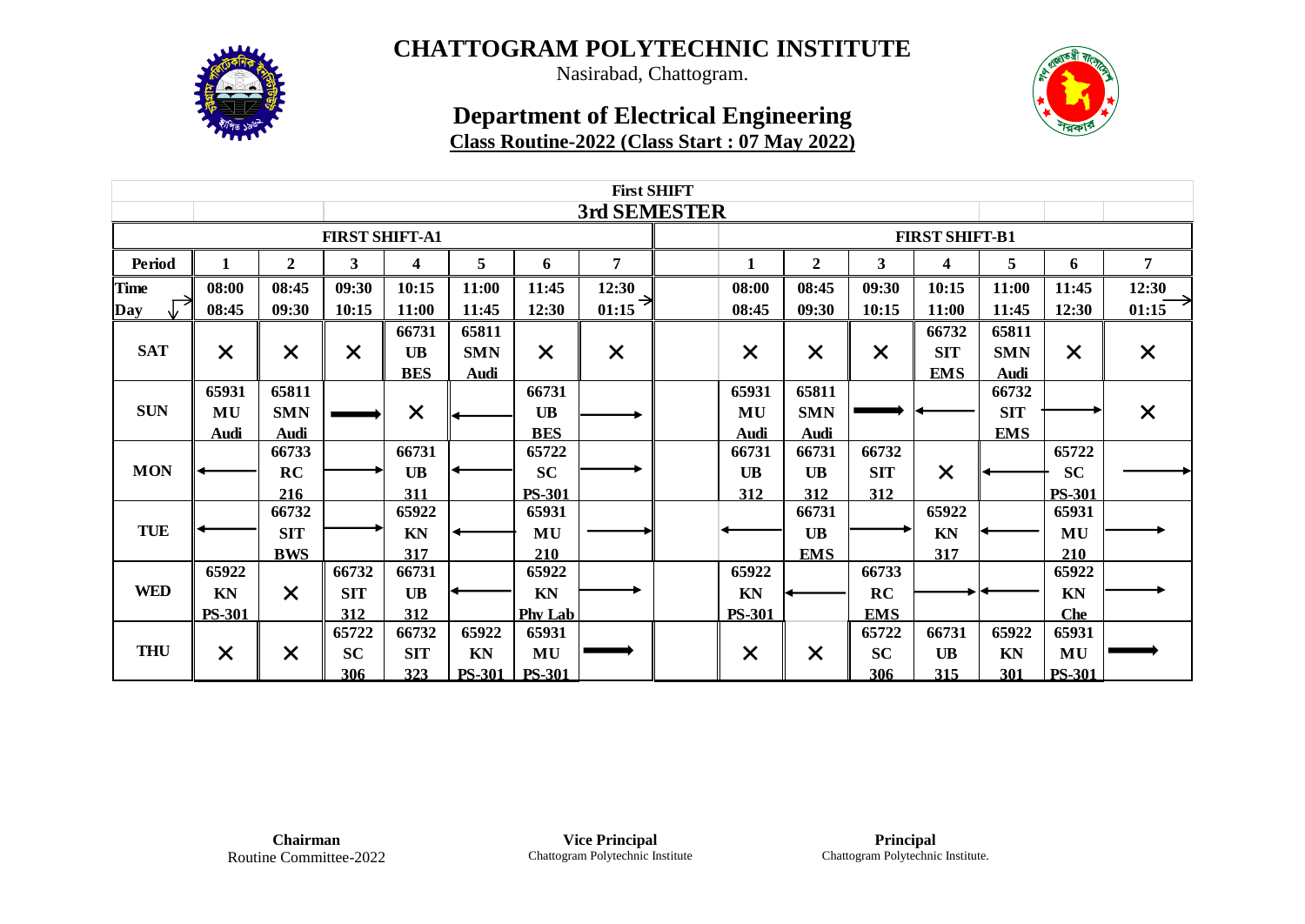

Nasirabad, Chattogram.

### **Department of Electrical Engineering Class Routine-2022 (Class Start : 07 May 2022)**



|             | <b>FIRST SHIFT</b> |               |                       |            |          |            |                |  |          |                  |                       |                         |            |            |                                  |
|-------------|--------------------|---------------|-----------------------|------------|----------|------------|----------------|--|----------|------------------|-----------------------|-------------------------|------------|------------|----------------------------------|
|             |                    |               |                       |            |          |            | 5th SEMESTER   |  |          |                  |                       |                         |            |            |                                  |
|             |                    |               | <b>FIRST SHIFT-A1</b> |            |          |            |                |  |          |                  | <b>FIRST SHIFT-B1</b> |                         |            |            |                                  |
| Period      |                    | $\mathbf{2}$  | $\mathbf{3}$          | 4          | 5        | 6          | $\overline{7}$ |  | 1        | $\boldsymbol{2}$ | 3                     | $\overline{\mathbf{4}}$ | 5          | 6          | $\overline{7}$                   |
| <b>Time</b> | 08:00              | 08:45         | 09:30                 | 10:15      | 11:00    | 11:45      | 12:30          |  | 08:00    | 08:45            | 09:30                 | 10:15                   | 11:00      | 11:45      | 12:30                            |
| Day         | 08:45              | 09:30         | 10:15                 | 11:00      | 11:45    | 12:30      | ⇥<br>01:15     |  | 08:45    | 09:30            | 10:15                 | 11:00                   | 11:45      | 12:30      | 01:15                            |
|             |                    |               | 65851                 | 66752      |          | 66751      |                |  | 69054    |                  | 65851                 | 66753                   |            | 6856       |                                  |
| <b>SAT</b>  | $\times$           | $\times$      | TB                    | <b>SA</b>  |          | <b>UB</b>  |                |  | Si A     | $\times$         | TB                    | <b>FA</b>               |            | <b>SNL</b> |                                  |
|             |                    |               | 212                   | 315        |          | <b>BES</b> |                |  | 315      |                  | 212                   | 309                     |            | <b>DEL</b> | $\times$<br>$\times$<br>$\times$ |
|             |                    | 66752         |                       |            |          | 66856      |                |  |          | 69054            |                       | 6856                    | 66752      |            |                                  |
| <b>SUN</b>  | $\times$           | <b>SA</b>     |                       | $\times$   |          | <b>RD</b>  |                |  | $\times$ | Si A             | $\times$              | <b>SNL</b>              | RC         |            |                                  |
|             |                    | 315           |                       |            |          | <b>DEL</b> |                |  |          | 316              |                       | 316                     | 316        |            |                                  |
|             |                    | 66856         | 66751                 |            |          | 66753      |                |  |          | 66753            |                       | 66751                   | 66752      |            |                                  |
| <b>MON</b>  | $\times$           | RD            | <b>MSI</b>            | $\times$   |          | <b>FA</b>  |                |  |          | <b>FA</b>        |                       | <b>MSI</b>              | RC         | $\times$   |                                  |
|             |                    | 316           | 316                   |            |          | <b>EMS</b> |                |  |          | <b>EMS</b>       |                       | 312                     | 312        |            |                                  |
|             |                    |               | 66753                 | 65851      | 69054    |            |                |  |          |                  |                       | 65851                   |            | 66751      |                                  |
| <b>TUE</b>  | $\times$           |               | <b>FA</b>             | TB         | Si A     | $\times$   | $\times$       |  | $\times$ | $\times$         | $\times$              | <b>TB</b>               |            | RC         |                                  |
|             |                    |               | 310                   | 216        | 312      |            |                |  |          |                  |                       | 216                     |            | <b>EMS</b> |                                  |
|             |                    | 66751         |                       | 66856      |          |            |                |  |          |                  | 66753                 | 66571                   |            | 66752      |                                  |
| <b>WED</b>  | $\times$           | <b>MSI</b>    |                       | <b>RD</b>  | $\times$ | $\times$   | $\times$       |  | $\times$ | $\times$         | <b>FA</b>             | <b>MSI</b>              |            | RC         |                                  |
|             |                    | 316           |                       | 317        |          |            |                |  |          |                  | 312                   | <b>BES</b>              |            | <b>EMS</b> |                                  |
|             |                    | 65851         |                       | 69054      |          | 66752      |                |  |          | 65851            |                       | 66856                   | 66571      |            |                                  |
| <b>THU</b>  |                    | TB            |                       | Si A       |          | <b>SA</b>  |                |  |          | <b>TB</b>        |                       | <b>SNL</b>              | <b>MSI</b> | $\times$   |                                  |
|             |                    | <b>PS-301</b> |                       | <b>EMS</b> |          | <b>EMS</b> |                |  |          | <b>PS-301</b>    |                       | 316                     | 316        |            |                                  |